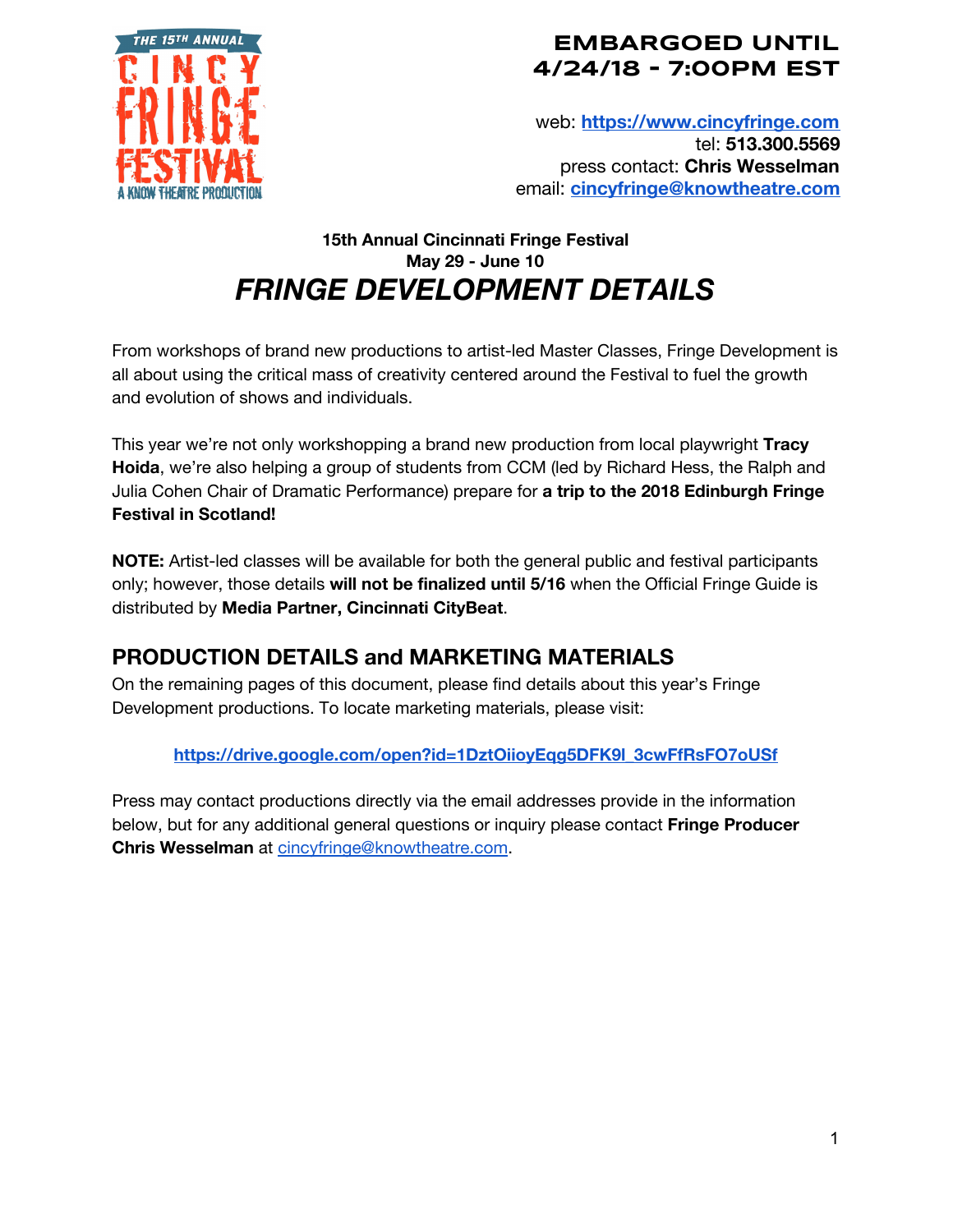

## **EMBARGOED UNTIL 4/24/18 - 7:00PM EST**

web: **[https://www.cincyfringe.com](https://www.cincyfringe.com/)** tel: **513.300.5569** press contact: **Chris Wesselman** email: **[cincyfringe@knowtheatre.com](mailto:cincyfringe@knowtheatre.com)**



**Show Title**: *H2O: A Play about Water*

**Group Name:** University of Cincinnati College-Conservatory of Music (CCM) Acting Department

**From:** Cincinnati, OH

**New or Returning Participant:** Returning

**Category (Tags):** Play (Drama, Environmental Themes, Music)

**Rating:** PG-13

**10-word Description:** Water is life. And there can be no life without water.

**Full Description:** *H20: A Play about Water.* Water is life. 71% of our planet is water. Oceans rise. Droughts kill. Water soothes and water heals. H20 is an epic theatrical journey. Are you thirsty? Come have a drink of H20.

**Artist/Company Biography:** *H2O: A Play about Water* is an original 60 minute devised theatre piece about the most important topic of the day: WATER. It was created by 30 students from the University of Cincinnati College-Conservatory of Music studying Acting, Musical Theatre, and Tech Design and Production. With music direction and arrangements by Julie Spangler, Scenic Design by Mark Halpin, and Direction by Richard Hess and Susan Felder, H2O: A Play about Water will next be seen in August at the Edinburgh International Fringe Festival in Scotland.

**Primary Contact Name:** Richard Hess

**Primary Contact E-mail:** [HESSRE@ucmail.uc.edu](mailto:HESSRE@ucmail.uc.edu)